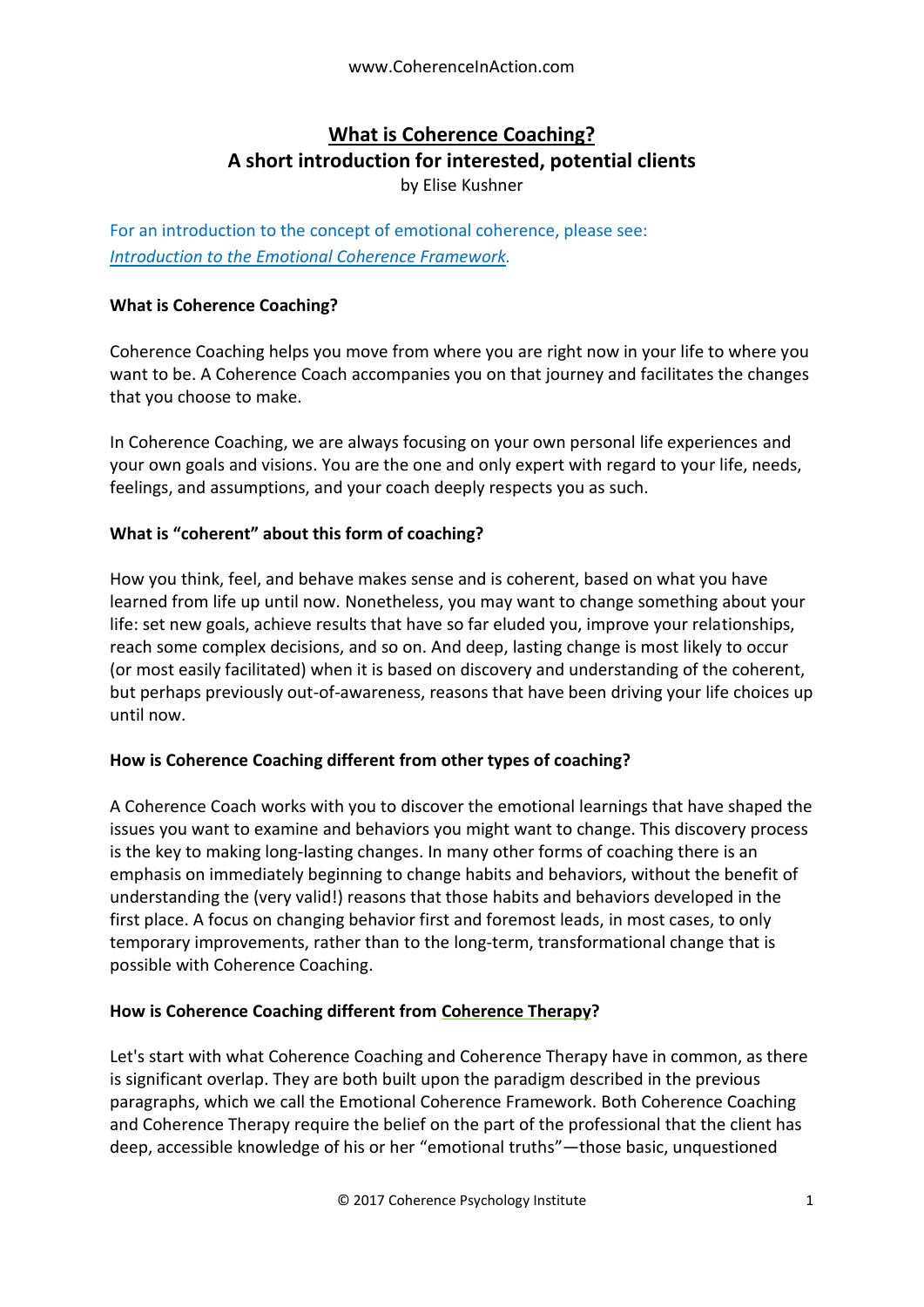assumptions about how the world works. And Coherence Coaches and Coherence Therapists work with a highly overlapping set of interventions and tools.

The differences between coaching and therapy tend to fall into two areas:

# **1. Training**

Psychotherapists have training in recognizing and working with serious life difficulties, like domestic violence, childhood abuse, depression, or major trauma, as well as making judgments about when to send clients to specialized medical professionals for further evaluation. Training of coaches does not typically prepare them to work with such issues.

Coaches frequently have training in a very broad cross-section of coaching techniques and interventions, including systemic questioning techniques, NLP, games for team building, standardized testing for personality analysis, mindfulness and relaxation methods, and many, many more.

# **2. Clients**

The clients who choose to work with coaches are usually more focused on personal growth in the form of specific goals than on serious problems in their lives.

## **For whom is Coherence Coaching appropriate?**

Coherence Coaching is appropriate for anyone who wants to achieve a more balanced, rewarding, and fulfilling life, and who would like professional support along that path.

## **What are typical concerns, desires, or objectives for which people engage a Coherence Coach?**

Here is a small subset of the challenges clients may bring into coaching sessions:

- Things are OK, but I have no clear vision about where I want to be in my life in five or ten years.
- I know I have the potential to achieve my goals, but I need help in actualizing that potential.
- Should I change jobs? I'm having difficulty making a decision.
- Something is blocking me in my career path, but I'm not sure what it is.
- What are my life's purpose and passion?
- I have a feeling my partner and I are talking at cross-purposes.
- I'm afraid to take that next step that could change my life.
- I have a conflict with a colleague at work and want help in sorting it out.
- I need to improve my work-life balance.
- $\blacksquare$  I'd like to develop strategies for dealing with the stress level in my job.
- How can I communicate with my children so that we have more peace at home?